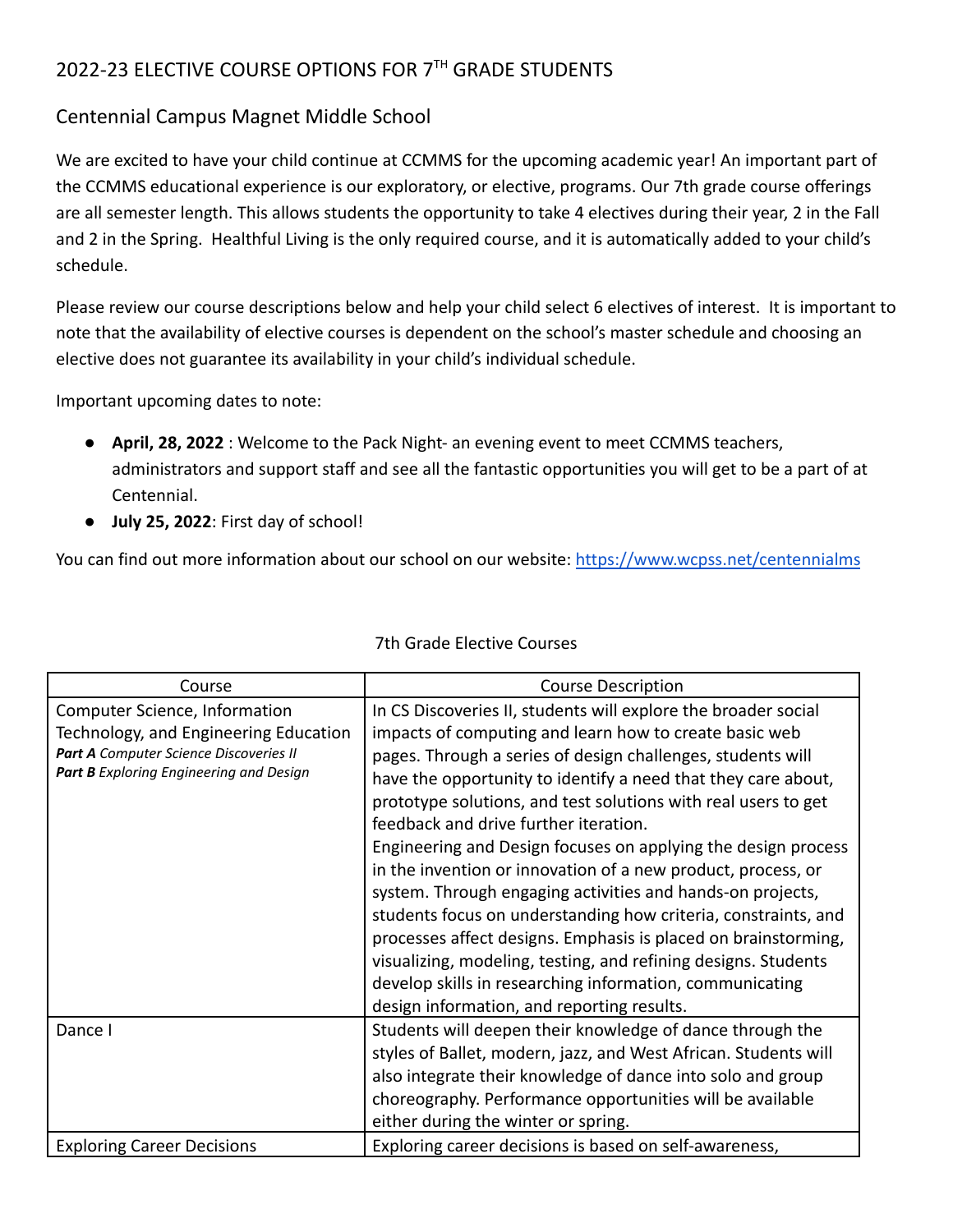| Part A Exploring Personal Characteristics and  | understanding the world of work, and the career planning                                                                       |
|------------------------------------------------|--------------------------------------------------------------------------------------------------------------------------------|
| Careers                                        | process. Students will learn communication, personal                                                                           |
| <b>Part B</b> Exploring Careers and Employment | management, and teamwork skills. Students will explore                                                                         |
|                                                | personal characteristics, careers, and employment.                                                                             |
| <b>Exploring Family and Consumer Science</b>   | Students will explore modules that are covered in this course                                                                  |
| Part A Exploring Apparel and Interior Design   | which are: personal finance and resource management, food                                                                      |
| Part B Exploring Personal Finance and          | service and hospitality, apparel, and interior design. Students                                                                |
| Hospitality                                    | are eligible to receive EverFi's Vault™ and the NC                                                                             |
|                                                | eFoodhandler <sup>™</sup> certifications. Family, Career and Community                                                         |
|                                                | Leaders of America (FCCLA) competitive events, community                                                                       |
|                                                | service and leadership activities provide the opportunity to                                                                   |
|                                                | apply essential standards and workplace readiness through                                                                      |
|                                                | authentic experiences.                                                                                                         |
| <b>Healthful Living</b>                        | Healthful Living is required for all 7th grade students and                                                                    |
|                                                | includes health education and physical education. Students will                                                                |
|                                                | learn the importance of health and physical activity and                                                                       |
|                                                | develop skills to achieve and maintain a healthy lifestyle.                                                                    |
|                                                | Students will learn how to incorporate proper exercise and                                                                     |
|                                                | nutrition in their daily lives, discover ways to handle stress,                                                                |
|                                                | avoid harmful and risky behaviors, develop healthy                                                                             |
|                                                | interpersonal relationships, develop teamwork and                                                                              |
|                                                | character-building skills and learn how to achieve positive                                                                    |
|                                                | health and fitness goals.                                                                                                      |
|                                                |                                                                                                                                |
| Magnet Athletes in Dance (African              | Students will focus on the traditional dance and drumming of<br>West Africa. Students will learn about the geography, customs, |
| Dance and Drumming)                            | and culture of different countries and regions to understand                                                                   |
|                                                |                                                                                                                                |
|                                                | the people. Some of the cultural dances may include Lamban,                                                                    |
|                                                | Kuku, Sinte, and Manjani.                                                                                                      |
| <b>Magnet Choral Ensemble</b>                  | Students will sing songs together as a class and perform with                                                                  |
|                                                | the 8th Grade Chorus at Night of Excellence. Students will also                                                                |
|                                                | improve their music literacy and performance skills and learn                                                                  |
|                                                | how to sing harmony parts.                                                                                                     |
| <b>Magnet Guitar</b>                           | Students will perform songs on the guitar together as a class, in                                                              |
|                                                | small groups and individually. Students will further their music                                                               |
|                                                | literacy and performance skills and perform as a class at Night                                                                |
|                                                | of Excellence.                                                                                                                 |
| Magnet LEAD                                    | This course explores the sociological aspects of sports.                                                                       |
| *Semester Length                               | Students will study research and theory used to explain the                                                                    |
|                                                | relationship between sport and society in the areas of                                                                         |
|                                                | socialization, children, violence, gender, race, social class,                                                                 |
|                                                | economy, media, politics, religion and future trends in sports.                                                                |
|                                                | Students will utilize University Connections with NC State,                                                                    |
|                                                | North Carolina Central University, Shaw University, and St.                                                                    |
|                                                | Augustine's University. This program also serves as an excellent                                                               |
|                                                | foundation for students who wish to pursue advanced degrees                                                                    |
|                                                | in such areas as sport marketing, sport administration, sport                                                                  |
|                                                | psychology/sociology, recreation and leisure, and sports law.                                                                  |